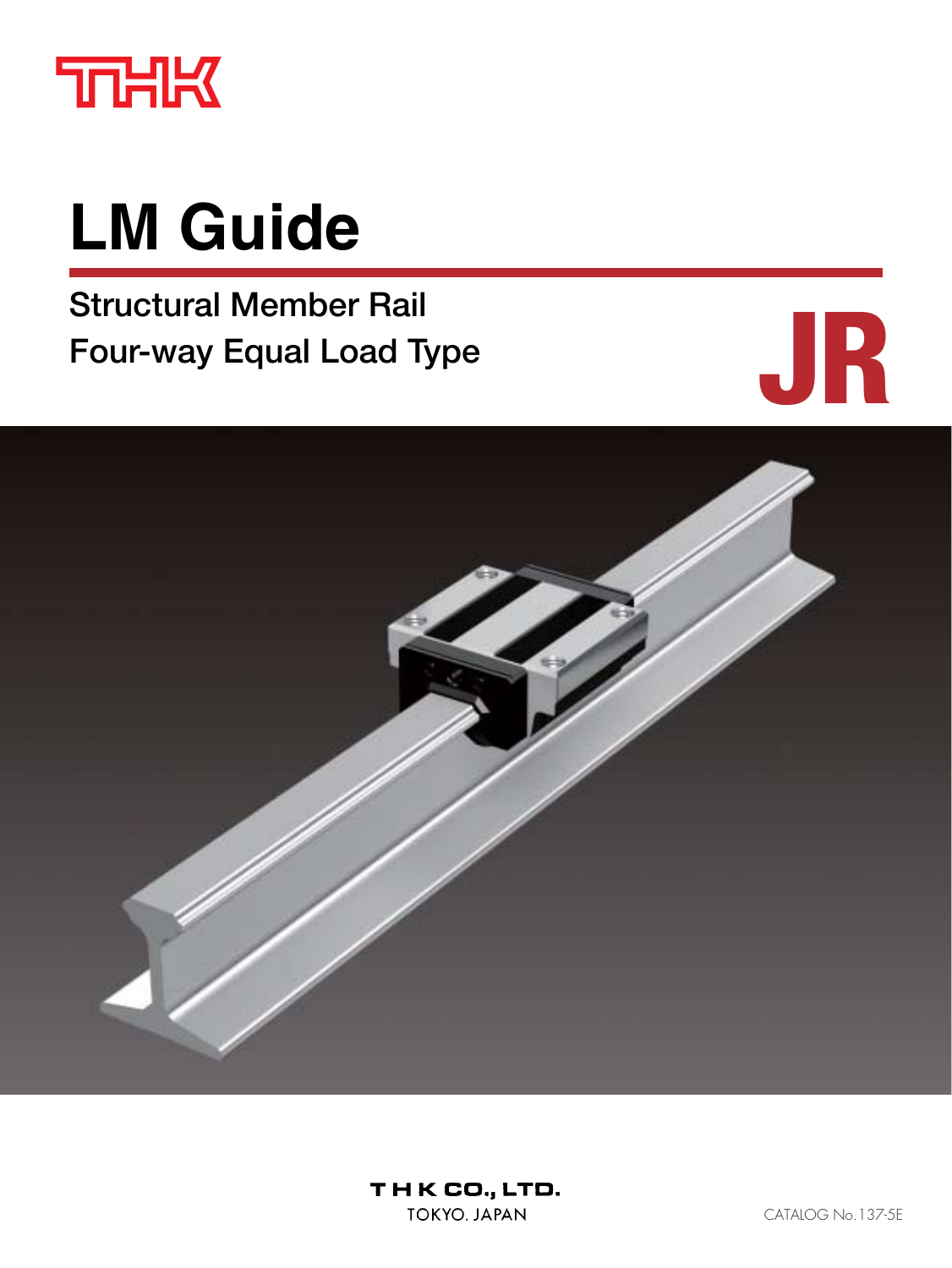# **Structural Member Rail, Four-way Equal Load Type LM Guide JR**



**Balls roll in four rows of raceways precision-ground on an LM rail and an LM block, and endplates incorporated in the LM block allow the balls to circulate. Since retainer plates hold the balls, they do not fall out even if the LM rail is pulled out.**

**Model JR uses the same LM block as model HSR, which has a proven track record and is highly reliable. The LM rail has a sectional shape with high bending rigidity, and therefore can be used as a structural member.**

**Unlike the conventional LM Guide, whose LM rail was secured onto the base with bolts when installed, model JR's LM rail is integrated with the mounting base, and the top of the LM rail has the same structure as LM Guide model HSR. The lower part of the LM rail has a hardness of HRC25 or less, making it easy to cut the rail and enabling the rail to be welded.**

**When welding the rail, we recommend using welding rods compliant with JIS D 5816 (suggested manufacturer and model number: Kobelco LB-52).**

### ● **4-way equal load**

Each row of balls is placed at a contact angle of 45˚ so that the rated loads applied to the LM block are uniform in the four directions (radial, reverse-radial and lateral directions), enabling the LM Guide to be used in all orientations and in extensive applications.

### **Can be mounted even under rough conditions**

Since the central part of the LM rail is thinner than the top and the bottom, even if the parallelism between two rails is poor the LM rail is capable of absorbing the error by bending inward or outward.

### **Sectional shape with high flexural rigidity**

Since the LM rail has a sectional shape with high flexural rigidity, it can also be used as a structural member. In addition, even when the LM rail is partially secured or supported in cantilever, the distortion is minimal.



### **Geometric Moment of Inertia of the LM Rail**



|              | inertia                                                    | Geometric moment of | Section modulus                                                         | Height of<br>center of |       |  |  |
|--------------|------------------------------------------------------------|---------------------|-------------------------------------------------------------------------|------------------------|-------|--|--|
|              | $\left[\right]$ $\times$ 10 <sup>5</sup> mm <sup>4</sup> ] |                     | $Z[\times 10^4 \text{ mm}^3]$                                           | gravity                |       |  |  |
|              |                                                            |                     | $X$ axis rotation $Y$ axis rotation $X$ axis rotation $Y$ axis rotation |                        | H[mm] |  |  |
| JR 25        | 1.9                                                        | 0.51                | 0.69                                                                    | 0.21                   | 19.5  |  |  |
| <b>JR35</b>  | 4.26                                                       | 1.32                | 1.43                                                                    | 0.49                   | 24.3  |  |  |
| <b>JR45</b>  | 12.1                                                       | 3.66                | 3.31                                                                    | 1.04                   | 33.1  |  |  |
| <b>JR 55</b> | 27.6                                                       | 6.54                | 5.89                                                                    | 1.4                    | 43.3  |  |  |

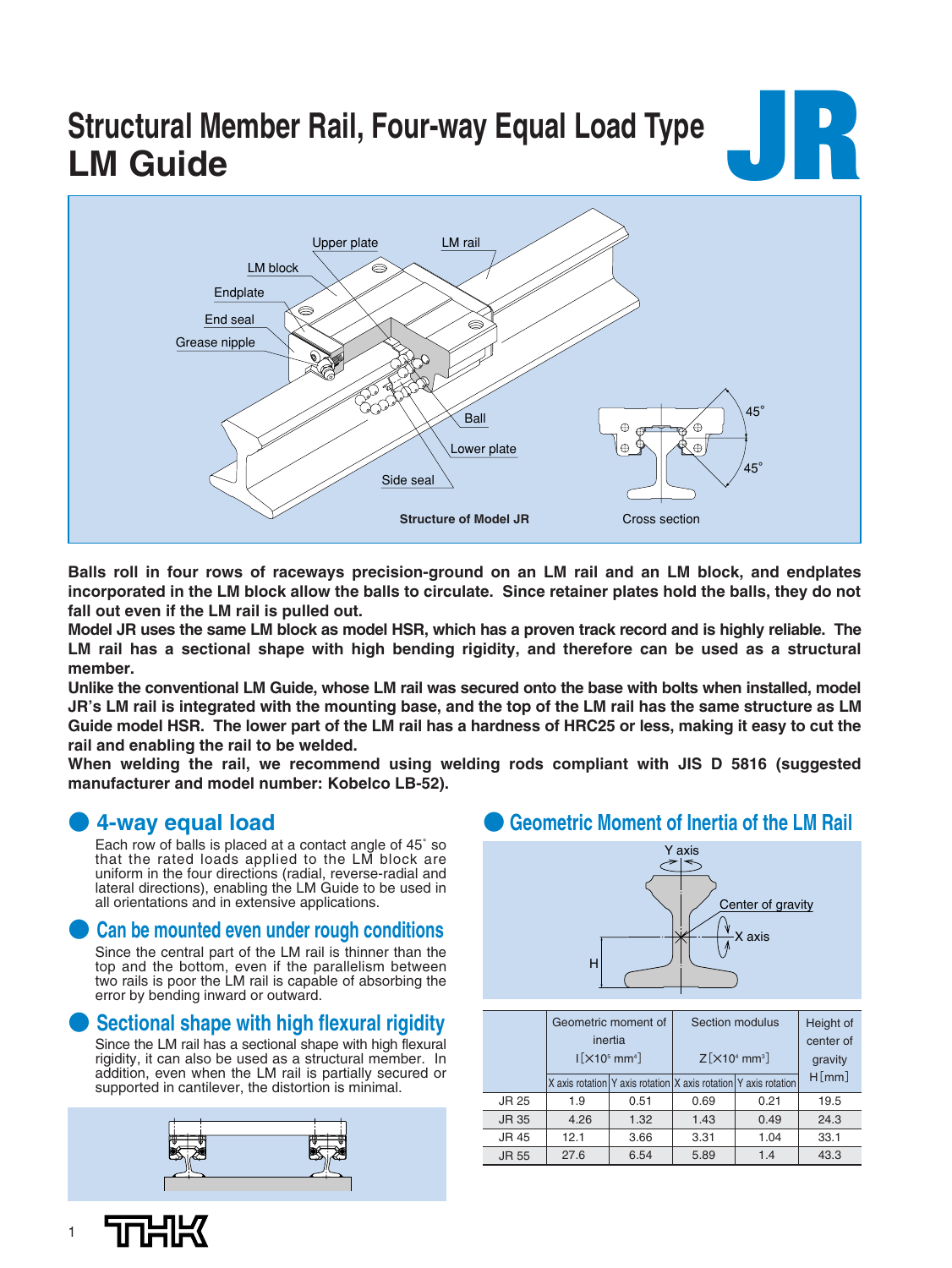

### **JR Outline Model JR - Product Overview**

**Since the central part of the LM rail is thinly structured, the LM Guide is capable of absorbing an error and achieving smooth motion even if the parallelism between the 2 rails is insufficient. Since the LM rail has a sectional shape with high bending rigidity, this model can be used as a structural member.**

**Major applications Automated warehouse / garage / gantry robot / FMS traveling rail / elevator /** 

**conveyance system / welding machine / lifter / crane / forklift / coating machine / shield tunneling machine / stage setting**



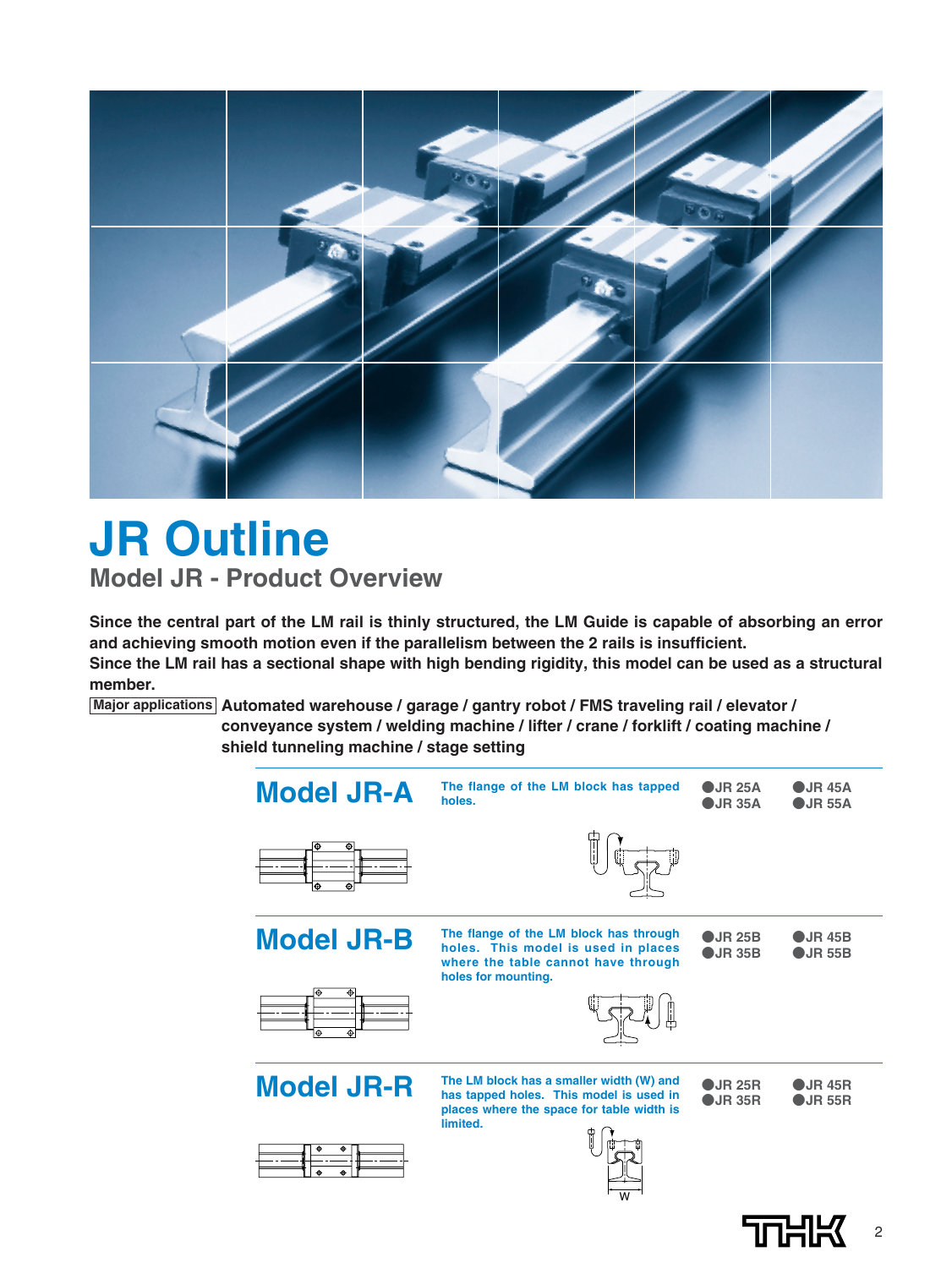**\*1: Dimensional table for model JR** Model JR  $\rightarrow$  pages 9-10

### **Rated Loads in All Directions**

**Model JR is capable of receiving loads in all four directions: radial, reverseradial and lateral directions.**

The basic load ratings are uniform in the four directions (radial, reverse-radial and lateral directions), and their actual values are provided in the dimensional table\*1 for JR.





**When the LM block of model JR receives loads in all directions simultaneously, the equivalent load is obtained from the equation below.**

where

### **PE=PR(PL)+PT**

- $P<sub>E</sub>$ : Equivalent load  $(N)$ ⋅Radial direction ⋅Reverse-radial direction ⋅Lateral direction
- $P_R$  : Radial load  $(N)$
- P<sub>L</sub> : Reverse-radial load (N)
- $P_T$  : Lateral load  $(N)$

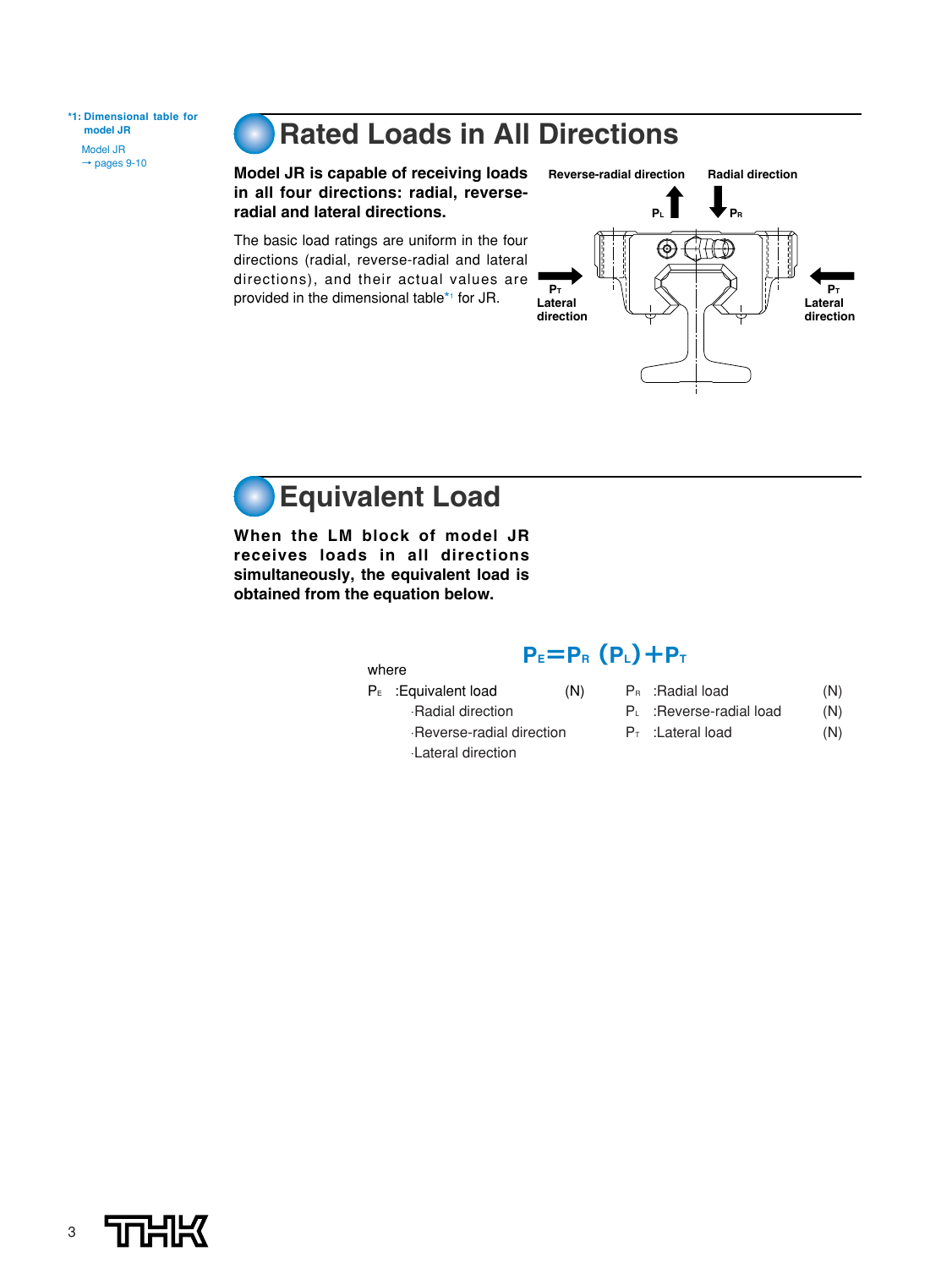### **Service life**

**The service life of an LM Guide is subject to variations even under the same operational conditions. Therefore, it is necessary to use the rated life defined below as a reference value for obtaining the service life of the LM Guide.** 

### ●**Rated life**

The rated life means the total travel distance that 90% of a group of units of the same LM Guide model can achieve without flaking (scale-like exfoliation on the metal surface) after individually running under the same conditions.

### ●**Service life time**

Once the rated life (L) has been obtained, the service life time can be obtained using the equation on the right if the stroke length and the number of reciprocations are constant.

#### **THE**: Hardness factor

To ensure the achievement of the optimum load capacity of the LM Guide, the raceway hardness must be between 58 and 64 HRC At hardness below this range, the basic dynamic and static load ratings decrease. Therefore, the rating values must be multiplied by the respective hardness tactors (t<sub>H</sub>).<br>Since the LM Guide has sufficient hardness, the f<sub>H</sub> value for the LM Guide

is normally 1.0 unless otherwise specified.



#### ■**fc: Contact factor**

When multiple LM blocks are used in close contact with each other, it is difficult to achieve uniform load distribution due to moment loads and mounting-surface accuracy. When using multiple blocks in close contact with each other, multiply the basic load rating (C or  $Co$ ) by the corresponding contact factor indicated in Table 1.

Note: When uneven load distribution is expected in a large machine, consider using a contact factor from Table 1.

| Number of blocks used in close contact I | Contact factor fc |
|------------------------------------------|-------------------|
|                                          | 0.81              |
| З                                        | 0.72              |
|                                          | 0.66              |
| 5                                        | 0.61              |
| 6 or more                                | 0.6               |
| Normal use                               |                   |
|                                          |                   |



 $n_1$  : No. of reciprocations per min (min<sup>-1</sup>)



Since the service temperature of Caged Ball LM Guides is normally 80°C or below, the  $f<sub>T</sub>$  value is 1.0.



#### ■**fW**:**Load factor**

In general, reciprocating machines tend to produce vibrations or impact during operation. It is especially difficult to accurately determine all vibrations generated during high-speed operation and impacts produced each time the machine starts and stops. Therefore, where the effects of speed and vibration are estimated to be significant, divide the basic dynamic load rating (C) by a load factor selected from Table 2, which contains empirically obtained data.

| Table 2 Load Factor $(f_w)$ |  |
|-----------------------------|--|
|-----------------------------|--|

| Vibration/impact | Speed (V)                      | fw                      |
|------------------|--------------------------------|-------------------------|
| Faint            | Very slow<br>$V \leq 0.25$ m/s | to $1.2$                |
| Weak             | Slow<br>$0.25 < V \le 1$ m/s   | 1.2 to $1.5$            |
| Moderate         | Medium<br>$1 < V \leq 2m/s$    | $1.5$ to $2$            |
| Strong           | Fast<br>V > 2m/s               | to 3.5<br>$\mathcal{P}$ |

#### **\*1: Basic dynamic load rating (C)**

It refers to a load with a constant magnitude and direction under which the rated life (L) of a group of identical LM Guide units independently operating is 50 km.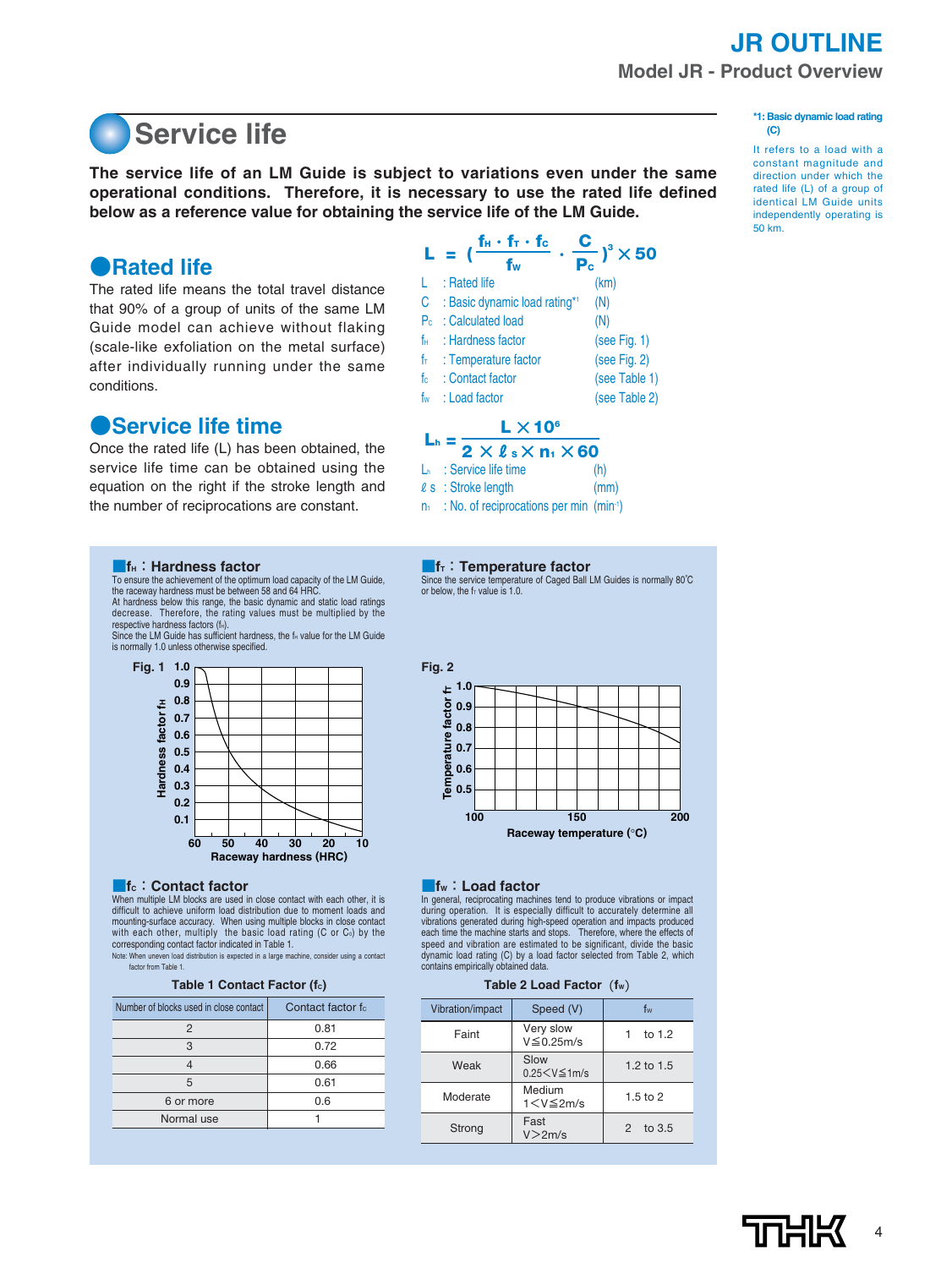#### **\*1: Preload**

Preload is an internal load applied to the rolling elements (balls, rollers, etc.) of an LM block in advance in order to increase its rigidity. The clearance of all model JR units is adjusted to the designated value before being shipped. Therefore, it is unnecessary to adjust the preload.

### **Radial Clearance Standard**

**Since the radial clearance of an LM Guide greatly affects the running accuracy, load carrying capacity and rigidity of the LM Guide, it is important to select an appropriate clearance according to the application.**

In general, selecting a negative clearance (i.e., a preload\*<sup>1</sup> is applied) while taking into account possible vibrations and impact generated from reciprocating motion favorably affects the service life and the accuracy.



|           | Indication symbol | Normal     |
|-----------|-------------------|------------|
| Model No. |                   | No symbol  |
| 25        |                   | 0 to $+30$ |
| 35        |                   | 0 to $+30$ |
| 45        |                   | 0 to $+50$ |
| 55        |                   | 0 to $+50$ |
|           |                   |            |

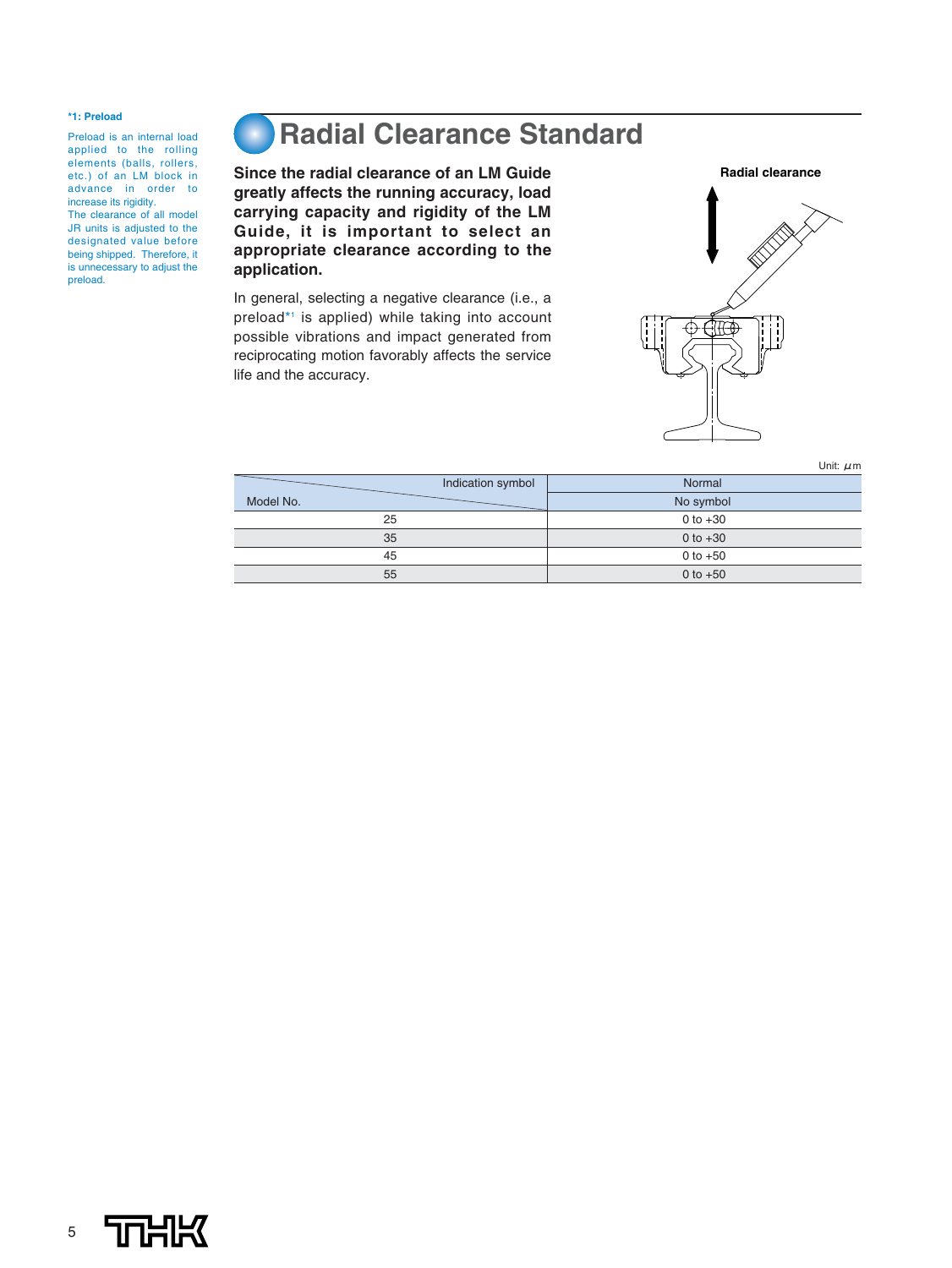### **Accuracy Standard**

**The accuracy of model JR is specified in terms of running parallelism (\*1), dimensional tolerance for height and width, and height and width difference between a pair (\*2, \*3) when two or more LM blocks are used on one rail or when two or more rails are mounted on the same plane.**

Accuracies of model JR are defined by model numbers as indicated in the table below.



#### **\*1: Running parallelism**

It refers to the parallelism error between the LM block and the LM rail datum plane when the LM block travels the whole length of the LM rail with the LM rail secured on the reference datum plane using bolts.

#### **\*2: Difference in height M**

It indicates the difference between the minimum and maximum values of height (M) of each of the LM blocks used on the same plane in combination.

#### **\*3: Difference in width W<sub>2</sub>**

It indicates the difference between the minimum and maximum values of the width (W<sub>2</sub>) between each of the LM blocks, mounted on one LM rail in combination, and the LM rail.

Unit: mm

|           |                                                                           | <b>UIIIL IIIII</b>                           |  |  |
|-----------|---------------------------------------------------------------------------|----------------------------------------------|--|--|
|           | Accuracy standard                                                         | Normal grade                                 |  |  |
| Model No. | <b>Item</b>                                                               | No symbol                                    |  |  |
|           | Difference in height M                                                    | 0.05                                         |  |  |
| 25<br>35  | Running parallelism of<br>surface $\boxed{C}$ against surface $\boxed{A}$ | $\Delta C$<br>(as shown in the figure below) |  |  |
|           | Difference in height M                                                    | 0.06                                         |  |  |
| 45<br>55  | Running parallelism of<br>surface $\boxed{C}$ against surface $\boxed{A}$ | $\Delta C$<br>(as shown in the figure below) |  |  |

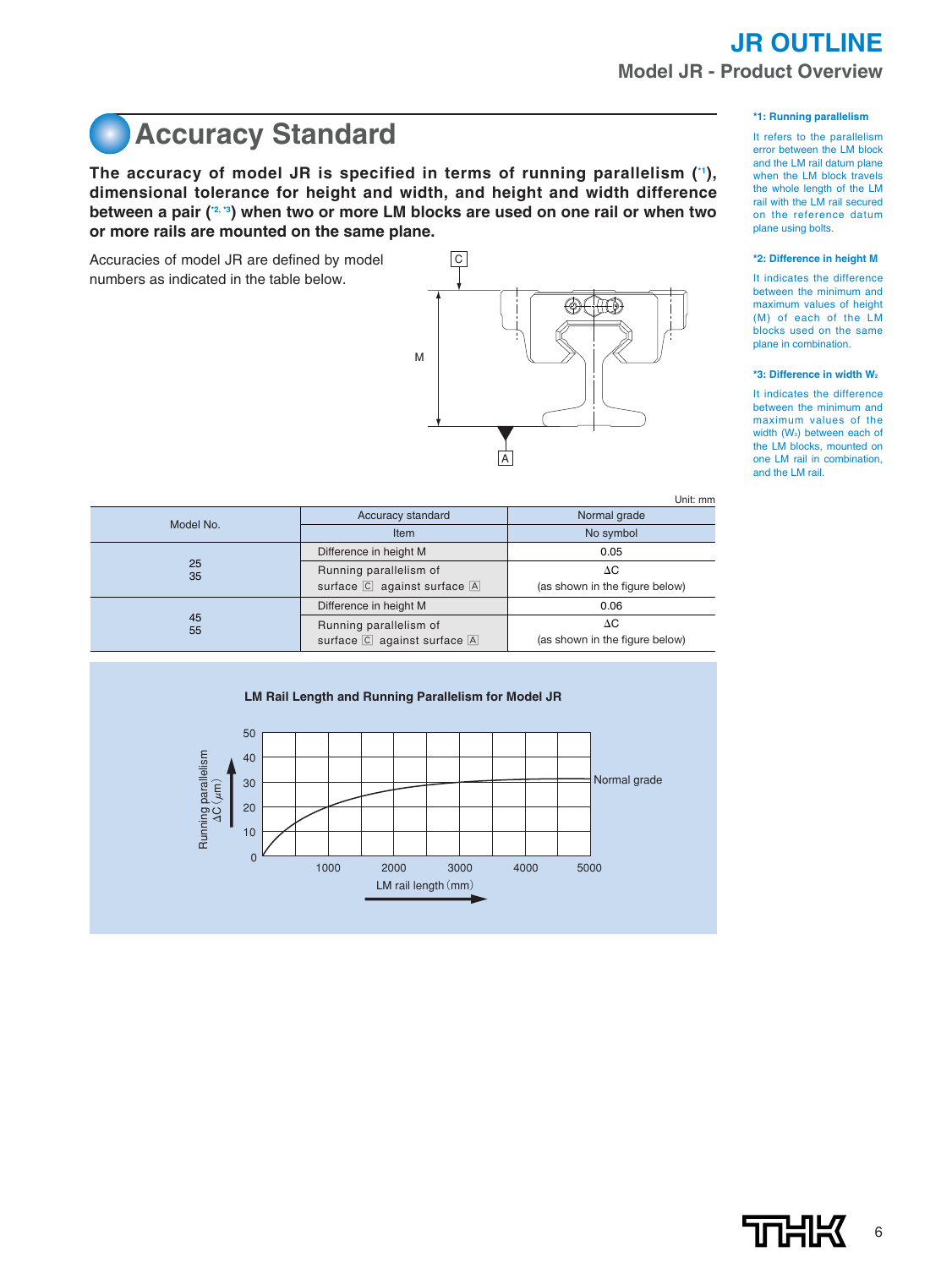### **Shoulder Height of the Mounting Base and the Corner Radius**

#### **Normally, the mounting base for the LM rail and the LM block has a datum plane on the side face of the shoulder of the base in order to allow easy installation and highly accurate positioning.**

The corner of the mounting shoulder must be machined to have a recess, or machined to be smaller than the corner radius "r," to prevent interference with the chamfer of the LM rail or the LM block.



Unit: mm

| Model No. | Corner radius<br>$r$ (max) | Shoulder height for the LM block<br>H2 |
|-----------|----------------------------|----------------------------------------|
| 25        |                            |                                        |
| 35        |                            |                                        |
| 45        |                            |                                        |
| 55        |                            |                                        |

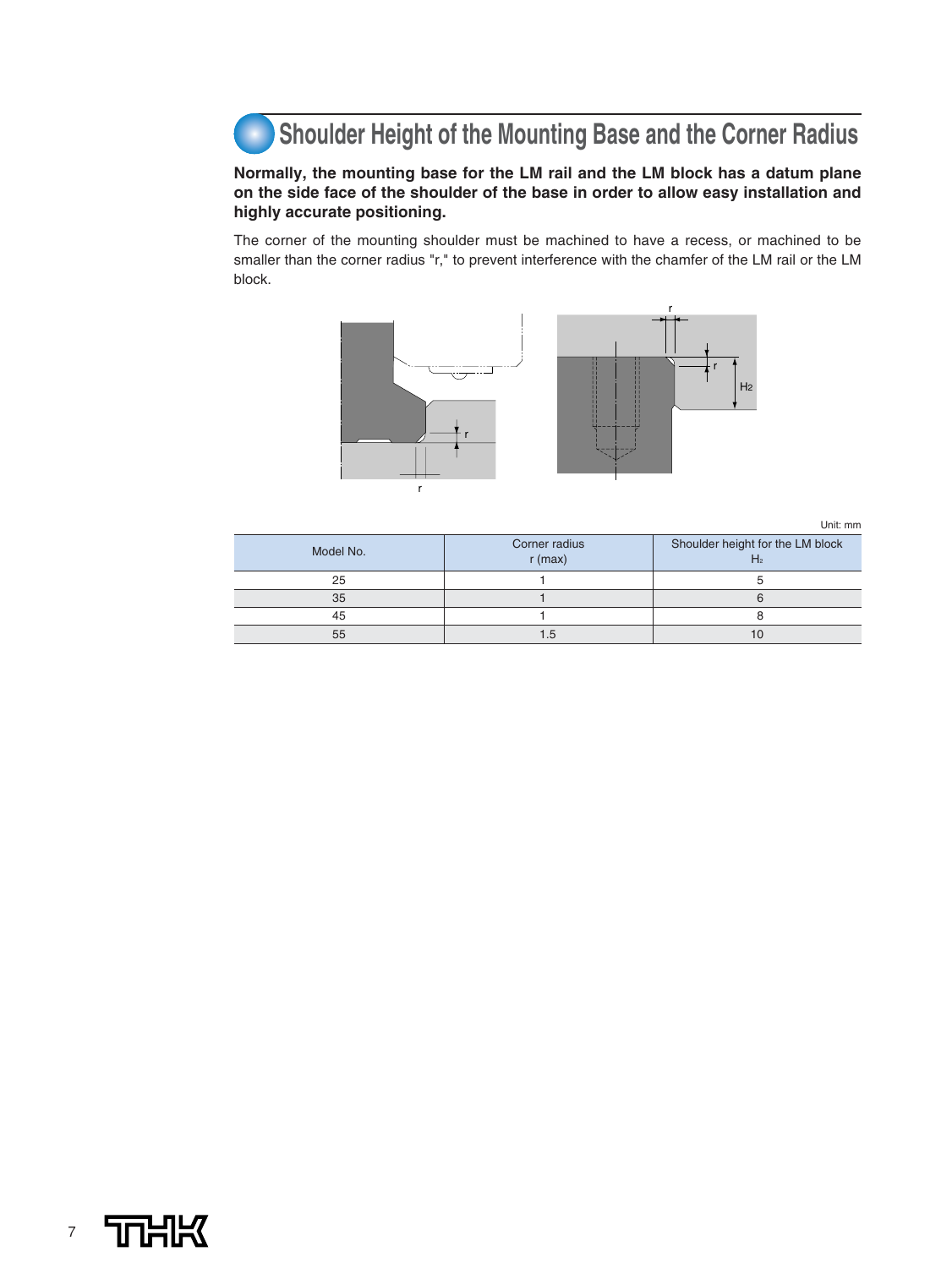### **Error Allowance in the Parallelism Between Two Rails**

The following table shows error allowances in parallelism (P) between two rails that will not affect the service life in normal operation.



|           | Unit: $\mu$ m |
|-----------|---------------|
| Model No. | __            |
| 25        | 100           |
| 35        | 200           |
| 45        | 300           |
| 55        | 400           |



### **Error Allowance in Vertical Level Between Two Rails**

The values in the table each indicate the error allowances in vertical level between two rails per 500 mm of the axis-to-axis distance, and are proportional to the axis-to-axis distances.



Model No. **Analyzing the Contract of Contract Contract of Contract Contract Contract Contract Contract Contract Contract Contract Contract Contract Contract Contract Contract Contract Contract Contract Contract Contract Co** 25 35 45 55 400 500 800 1000 Unit: μm

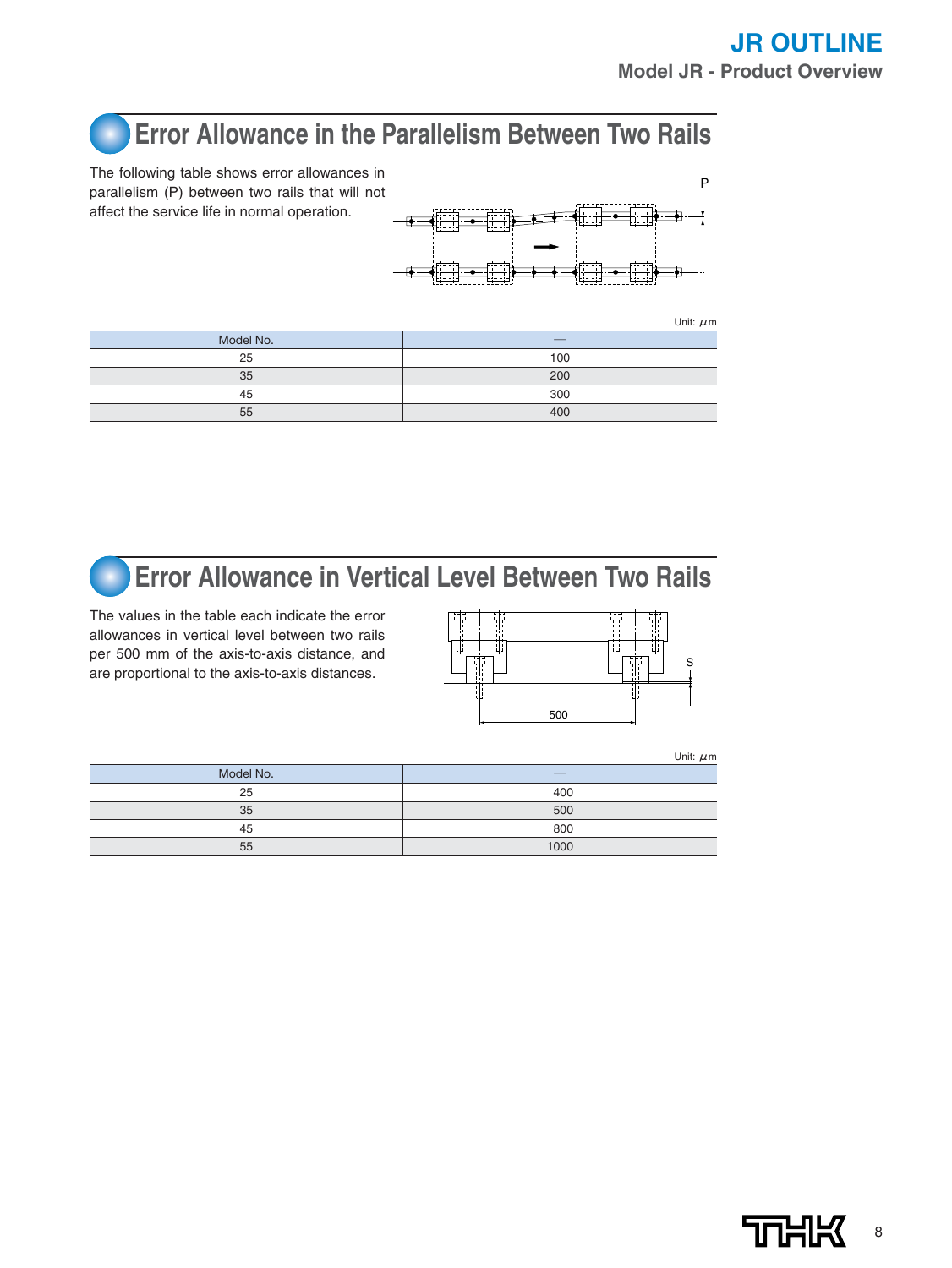### **Models JR-A/JR-B/JR-R Dimensional Table for Models JR-A/JR-B/JR-R**





Models JR25, 35-A Models JR45, 55-A

|               |        | <b>External dimensions</b> |                |     | <b>LM block dimensions</b> |                                 |                    |       |                               |      |                                 |      |    |    |           |
|---------------|--------|----------------------------|----------------|-----|----------------------------|---------------------------------|--------------------|-------|-------------------------------|------|---------------------------------|------|----|----|-----------|
| Model No.     | Height |                            | Width   Length |     |                            |                                 |                    |       |                               |      |                                 |      |    |    | Grease    |
|               | M      | W                          |                | B   | C                          | н                               | $S \times \ell$    | $L_1$ |                               | т    | $T_{1}$                         | K    | N  | E  | nipple    |
| <b>JR 25A</b> | 61     | 70                         |                | 57  | 45                         | —                               | $M8$ **            |       | –                             | 11   | 16                              | 30.5 | 6  |    |           |
| <b>JR 25B</b> | 61     | 70                         | 83.1           | 57  | 45                         | 7                               |                    | 59.5  | 16                            | 11   | 10                              | 30.5 | 6  | 12 | B-M6F     |
| <b>JR 25R</b> | 65     | 48                         |                | 35  | 35                         |                                 | M6X8               |       |                               | 9    |                                 | 34.5 | 10 |    |           |
| <b>JR 35A</b> | 73     | 100                        |                | 82  | 62                         | $\overline{\phantom{m}}$        | M10 **             |       |                               | 12   | 21                              | 40   | 8  |    |           |
| <b>JR 35B</b> | 73     | 100                        | 113.6          | 82  | 62                         | 9                               | —                  | 80.4  | 21                            | 12   | 13                              | 40   | 8  | 12 | B-M6F     |
| <b>JR 35R</b> | 80     | 70                         |                | 50  | 50                         | $\hspace{0.1mm}-\hspace{0.1mm}$ | M8×12              |       | $\overbrace{\phantom{aaaaa}}$ | 11.7 | $\hspace{0.1mm}-\hspace{0.1mm}$ | 47.4 | 15 |    |           |
| <b>JR 45A</b> | 92     | 120                        |                | 100 | 80                         |                                 | M <sub>12</sub> ** |       | 25                            | 13   | 15                              | 50   | 10 |    |           |
| <b>JR 45B</b> | 92     | 120                        | 145            | 100 | 80                         | 11                              | –                  | 98    | 25                            | 13   | 15                              | 50   | 10 | 16 | $B-PT1/8$ |
| <b>JR 45R</b> | 102    | 86                         |                | 60  | 60                         |                                 | M10×17             |       |                               | 15   |                                 | 59.4 | 20 |    |           |
| <b>JR 55A</b> | 114    | 140                        |                | 116 | 95                         | $\hspace{0.1mm}-\hspace{0.1mm}$ | $M14$ **           |       | 29                            | 13.5 | 17                              | 57   | 11 |    |           |
| <b>JR 55B</b> | 114    | 140                        | 165            | 116 | 95                         | 14                              | –                  | 118   | 29                            | 13.5 | 17                              | 57   | 11 | 16 | $B-PT1/8$ |
| <b>JR 55R</b> | 124    | 100                        |                | 75  | 75                         | $\hspace{0.1mm}-\hspace{0.1mm}$ | M12×18             |       |                               | 20.5 | $\hspace{0.1mm}-\hspace{0.1mm}$ | 67   | 21 |    |           |

**Note** "\*\*" indicates a through hole.

### ■ **Example of model number coding**

### **JR35 R 2 UU +1000L**  $\frac{1}{1}$   $\frac{1}{2}$   $\frac{1}{3}$   $\frac{1}{4}$   $\frac{1}{5}$

**I** Model number 2 Type of LM block **3 No. of LM blocks used on the same rail** 4 Dust prevention accessory symbol (see page 13) 5 LM rail length (in mm)

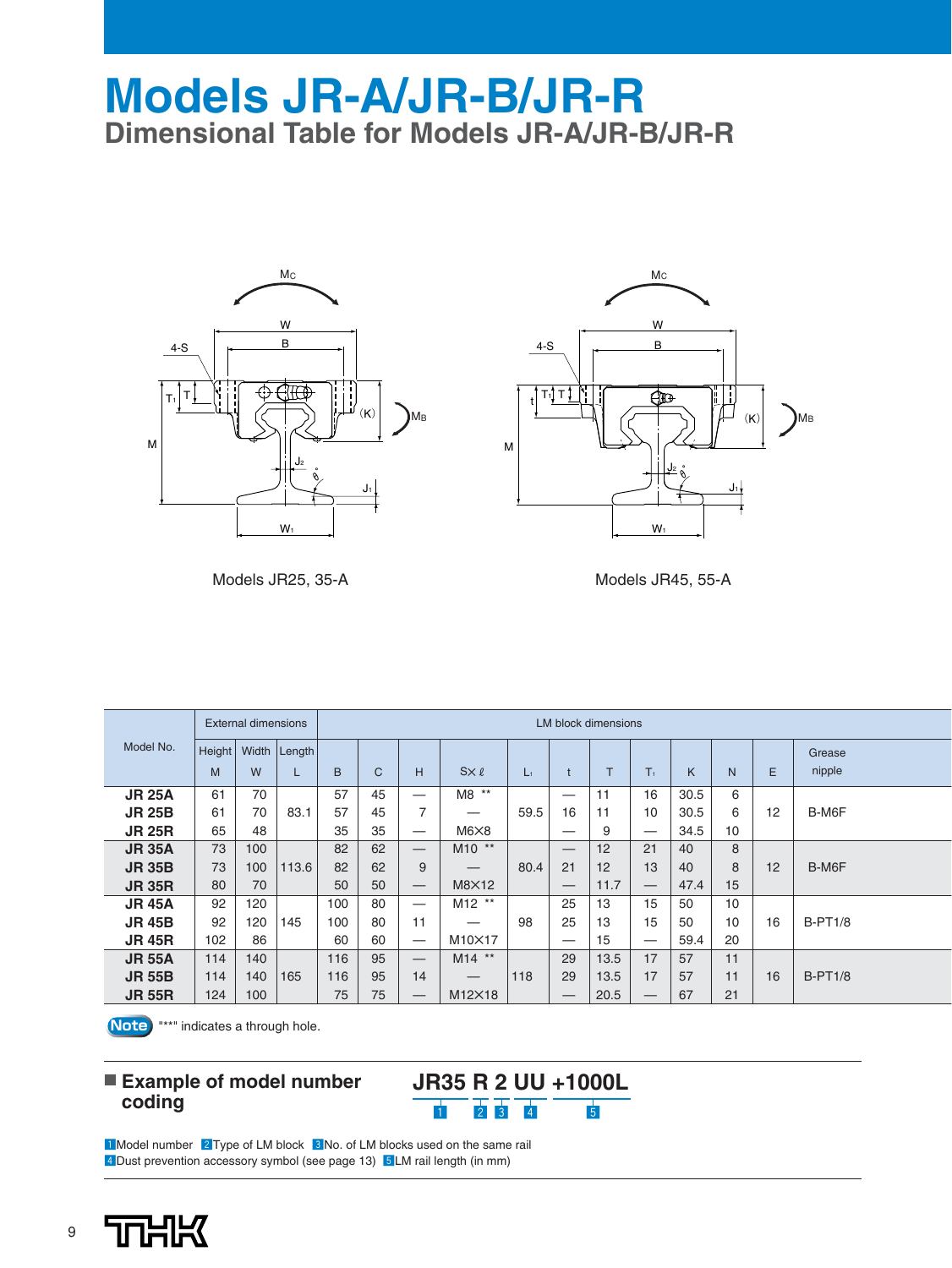





|       |                |                |            |                |              |                   |                                 |                              |         |                              |         |             | Unit: mm |
|-------|----------------|----------------|------------|----------------|--------------|-------------------|---------------------------------|------------------------------|---------|------------------------------|---------|-------------|----------|
|       |                |                |            |                |              | Basic load rating | Static permissible moment kN-m* |                              |         |                              |         | <b>Mass</b> |          |
| Width |                |                |            | Height         | $\mathsf{C}$ | C <sub>0</sub>    |                                 | M <sub>A</sub>               |         | M <sub>B</sub>               | Mc      | LM block    | LM rail  |
| $W_1$ | $J_1$          | J <sub>2</sub> | $\theta$ ° | M <sub>1</sub> | kN           | kN                | 1 block                         | 2 blocks in<br>close contact | 1 block | 2 blocks in<br>close contact | I block | kg          | kg/m     |
|       |                |                |            |                |              |                   |                                 |                              |         |                              |         | 0.59        |          |
| 48    | 4              | 5              | 12         | 47             | 19.9         | 34.4              | 0.307                           | 1.71                         | 0.307   | 1.71                         | 0.344   | 0.59        | 4.2      |
|       |                |                |            |                |              |                   |                                 |                              |         |                              |         | 0.54        |          |
|       |                |                |            |                |              |                   |                                 |                              |         |                              |         | 1.6         |          |
| 54    | $\overline{7}$ | 8              | 10         | 54             | 37.3         | 61.1              | 0.782                           | 3.93                         | 0.782   | 3.93                         | 0.905   | 1.6         | 8.6      |
|       |                |                |            |                |              |                   |                                 |                              |         |                              |         | 1.5         |          |
|       |                |                |            |                |              |                   |                                 |                              |         |                              |         | 2.8         |          |
| 70    | 8              | 10             | 10         | 70             | 60           | 95.6              | 1.42                            | 7.92                         | 1.42    | 7.92                         | 1.83    | 2.8         | 15.2     |
|       |                |                |            |                |              |                   |                                 |                              |         |                              |         | 2.6         |          |
|       |                |                |            |                |              |                   |                                 |                              |         |                              |         | 4.5         |          |
| 93    | 4.8            | 11.6           | 12         | 90             | 88.5         | 137               | 2.45                            | 13.2                         | 2.45    | 13.2                         | 3.2     | 4.5         | 18.3     |
|       |                |                |            |                |              |                   |                                 |                              |         |                              |         | 4.3         |          |

Note) Static permissible moment\*: 1 block: static permissible moment value with 1 LM block<br>2 blocks: static permissible moment value with 2 blocks closely contacting with each other

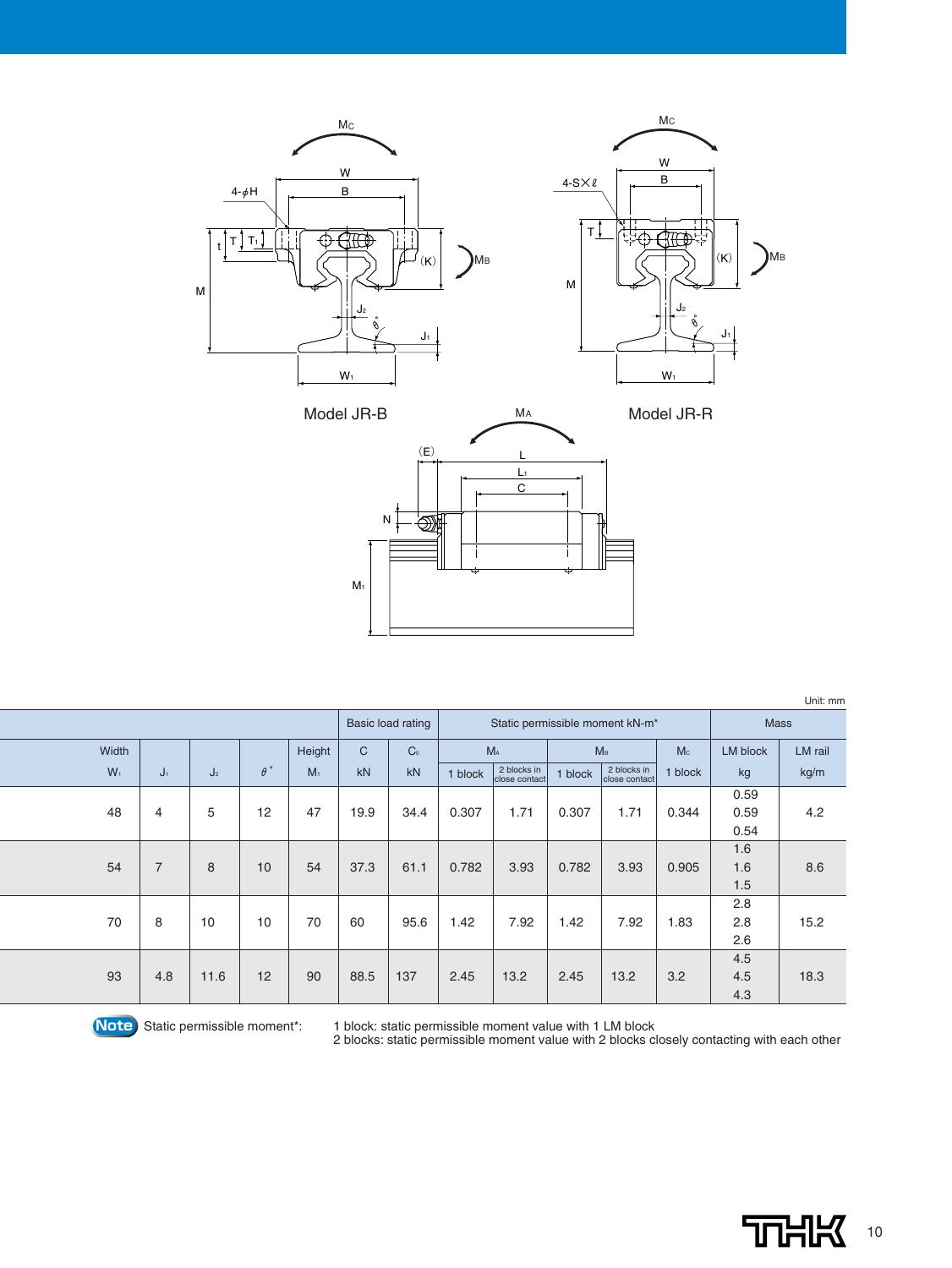### **JR Standard Length and Maximum Length of the LM Rail**

**The table below shows the standard LM rail lengths and the maximum lengths of model JR variations. If the maximum length of the desired LM rail exceeds them, connected rails will be used. Contact THK for details.**

| Standard Length and Maximum Length of the Livi Hall for Model JR<br>Unit: mm |       |              |              |              |  |  |  |  |  |
|------------------------------------------------------------------------------|-------|--------------|--------------|--------------|--|--|--|--|--|
| Model No.                                                                    | JR 25 | <b>JR 35</b> | <b>JR 45</b> | <b>JR 55</b> |  |  |  |  |  |
|                                                                              | 1000  | 1000         | 1000         | 1000         |  |  |  |  |  |
| $\overline{\overline{\overline{a}}}$                                         | 1500  | 2000         | 2000         | 2000         |  |  |  |  |  |
| $\bigcup$<br>$\overline{\mathbb{N}}$<br>length<br>Standard                   | 2000  | 4000         | 4000         | 4000         |  |  |  |  |  |
| Max length                                                                   | 2000  | 4000         | 4000         | 4000         |  |  |  |  |  |

Standard Length and Maximum Length of the LM Rail for Model JR

Note 1: If connected rails are not allowed and a greater length than the maximum values above is required, contact THK.

Note 2: For connecting two or more rails, a metal fitting like the one shown in the figure below is available. Contact THK for details.



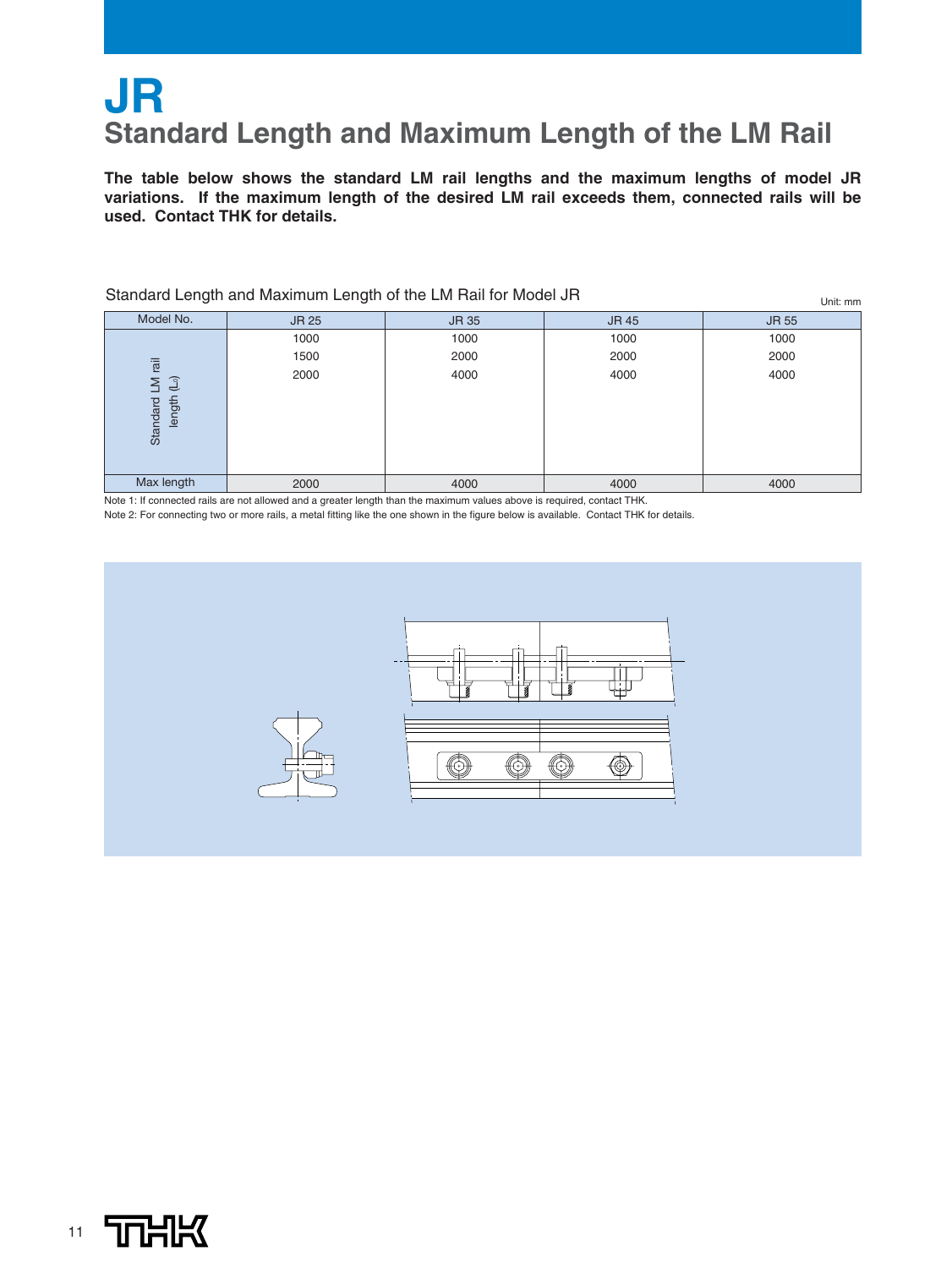

## **JR OPTIONS Options**

**For model JR, dust-prevention accessories are available. Make a selection according to the application and the installation site.**



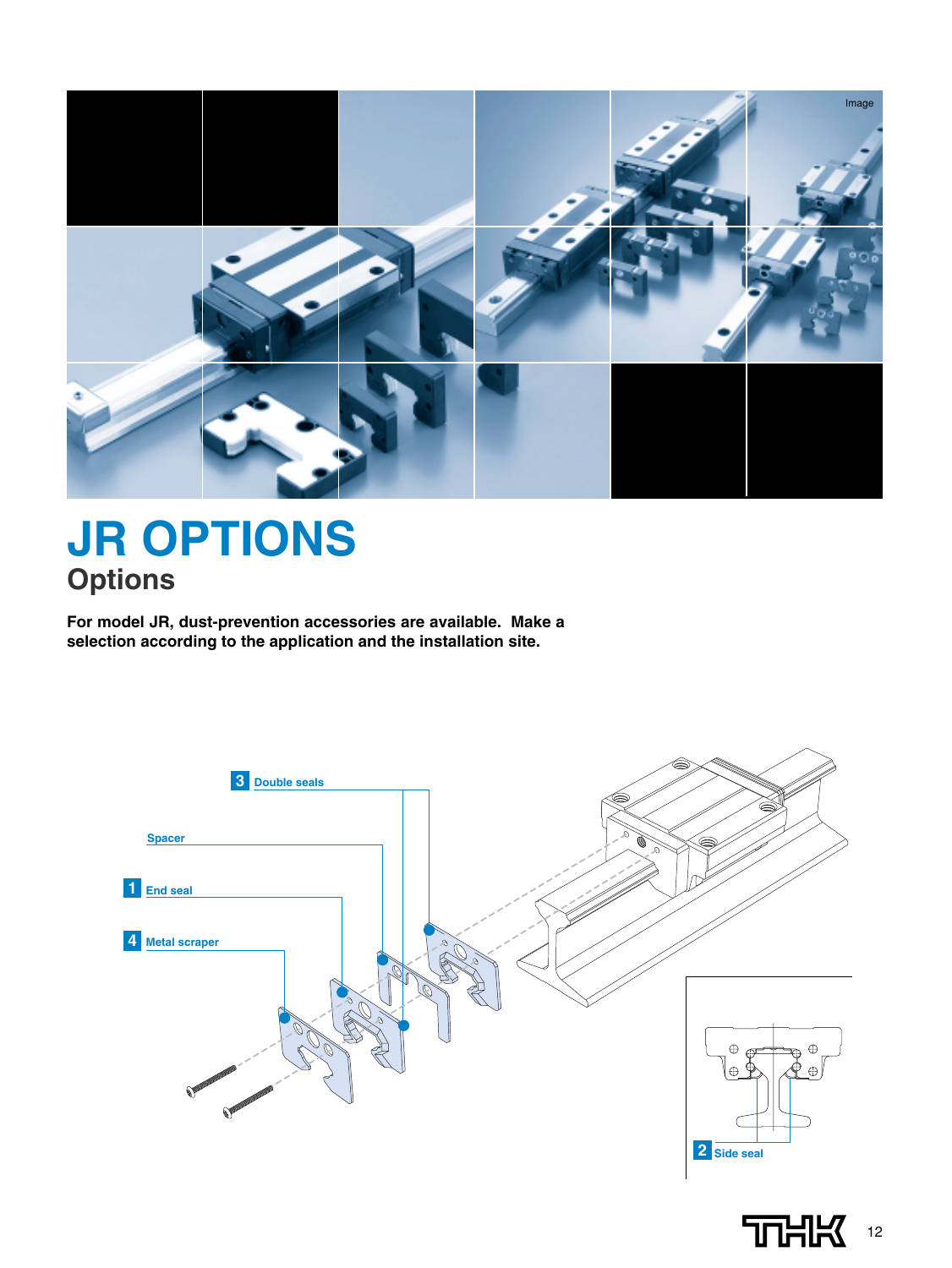### **Dust Prevention Accessories**

**When foreign matter enters an LM system, it will cause abnormal wear or shorten the service life. It is necessary to prevent foreign matter from entering the system. Therefore, when possible entrance of foreign matter is predicted, it is important to select an effective sealing device or dust-prevention device that meets the working conditions.**



Used in locations where welding spatter may adhere to the LM rail.



### **Seals**

**Highly wear-resistant end seals made of special resin rubber and side seals for increased dust-prevention effect are available.**

If desiring a dust-prevention accessory, specify it with the corresponding symbol indicated in table 2.

For the supported model numbers for dust-prevention accessories and the overall LM block length with a dust-prevention accessory attached (dimension L), see table 3.

#### **Seal resistance value**

For the maximum seal resistance value per LM block when a lubricant is applied on seals JR … SS, refer to the corresponding value provided in table 1.

|              | of Seals $JR \cdots SS$<br>Unit: N |
|--------------|------------------------------------|
| Model No.    | Seal resistance value              |
| JR 25        | 3.9                                |
| <b>JR 35</b> | 11.8                               |
| JR 45        | 19.6                               |
| JR 55        | 19.6                               |

Table 1 Maximum Seal Resistance Value

Table 2 Symbols of Dust Prevention Accessories for Model JR

| Symbol    | Dust prevention accessory                         |  |  |  |  |  |
|-----------|---------------------------------------------------|--|--|--|--|--|
| UU        | With end seal                                     |  |  |  |  |  |
| <b>SS</b> | With end seal + side seal                         |  |  |  |  |  |
| <b>DD</b> | With double seals + side seal                     |  |  |  |  |  |
| 77        | With end seal $+$ side seal $+$ metal scraper     |  |  |  |  |  |
| <b>KK</b> | With double seals $+$ side seal $+$ metal scraper |  |  |  |  |  |

Table 3 Overall LM Block Length (Dimension L) of Model JR with a Dust Prevention Accessory Attached Unit: mm

|           | <b>DUST TOVORIUSIT/10003301 y / MIQUITOU</b> |       |           |           |           |  |  |  |
|-----------|----------------------------------------------|-------|-----------|-----------|-----------|--|--|--|
| Model No. | UU                                           | SS    | <b>DD</b> | <b>ZZ</b> | <b>KK</b> |  |  |  |
| 25A/B/R   | 83.1                                         | 83.1  | 90.7      | 89.4      | 97        |  |  |  |
| 35A/B/R   | 113.6                                        | 113.6 | 125.6     | 122       | $134*$    |  |  |  |
| 45A/B/R   | 145                                          | 145   | 159       | 150.8     | $164.8*$  |  |  |  |
| 55A/B/R   | 165                                          | 165   | 175.4     | 170.4     | 180.8*    |  |  |  |

Note: "\*" indicates available, but does not support a grease nipple. Contact THK for details.

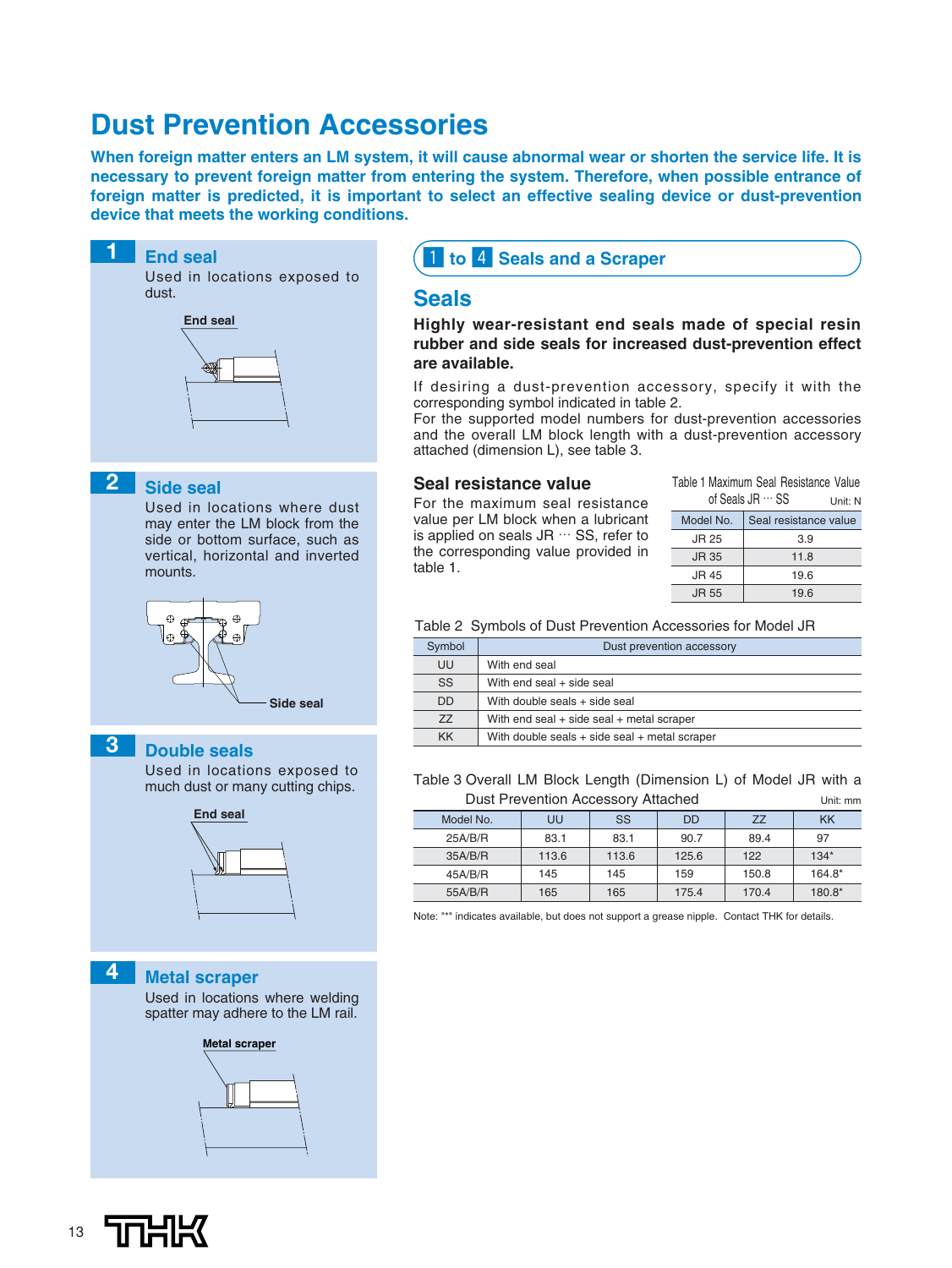### **Accessories for LM Rail Clamps**

**Accessories for clamps used to secure the LM rail are available.**

### **5 LM Rail Clamping Piece JB**

|              |     |                        |                           |    |      |    |    |                  |                |    |            | Unit: mm        |
|--------------|-----|------------------------|---------------------------|----|------|----|----|------------------|----------------|----|------------|-----------------|
| Model No.    |     | Mounting<br>dimensions | <b>Clamper dimensions</b> |    |      |    |    | <b>Bolt used</b> |                |    |            |                 |
|              | A   | B                      | C                         | D  | E    | F  | G  | н                | R              | J  | $\theta$ ° |                 |
| <b>JB 25</b> | 57  | 78                     | 25                        | 7  | 10.5 | 15 | 10 | 3.8              | R <sub>2</sub> | 25 | 10         | M 6             |
| <b>JB 35</b> | 72  | 102                    | 35                        | 9  | 15   | 24 | 12 | 3.1              | R <sub>2</sub> | 32 | 8          | $M_8$           |
| <b>JB 45</b> | 90  | 130                    | 45                        | 11 | 20   | 30 | 16 | 5.4              | R <sub>2</sub> | 40 | 8          | M <sub>10</sub> |
| <b>JB 55</b> | 115 | 155                    | 50                        | 14 | 20   | 30 | 17 | 8.2              | R <sub>2</sub> | 50 | 10         | M <sub>12</sub> |

## **5 LM rail clamping piece JB**





### **LM rail clamping iron**

**plate JT**



L



### **6 LM Rail Clamping Iron Plate JT**

|  |           |          |            |    |                  |    |                |    |    | Unit: mm        |
|--|-----------|----------|------------|----|------------------|----|----------------|----|----|-----------------|
|  | Model No. | Mounting | dimensions |    | <b>Bolt used</b> |    |                |    |    |                 |
|  |           | K        |            | N  | P                | S  |                | U  |    |                 |
|  | JT 25     | 57       | 79         | 25 | 11               | 10 | $\overline{4}$ |    | 25 | M 6             |
|  | JT 35     | 65       | 91         | 27 | 13               | 13 | 4.5            | 9  | 40 | M 8             |
|  | JT 45     | 84       | 114        | 33 | 15               | 16 | 6              | 11 | 50 | M <sub>10</sub> |
|  | JT 55     | 110      | 148        | 50 | 19               | 15 | 6              | 14 | 50 | M <sub>12</sub> |